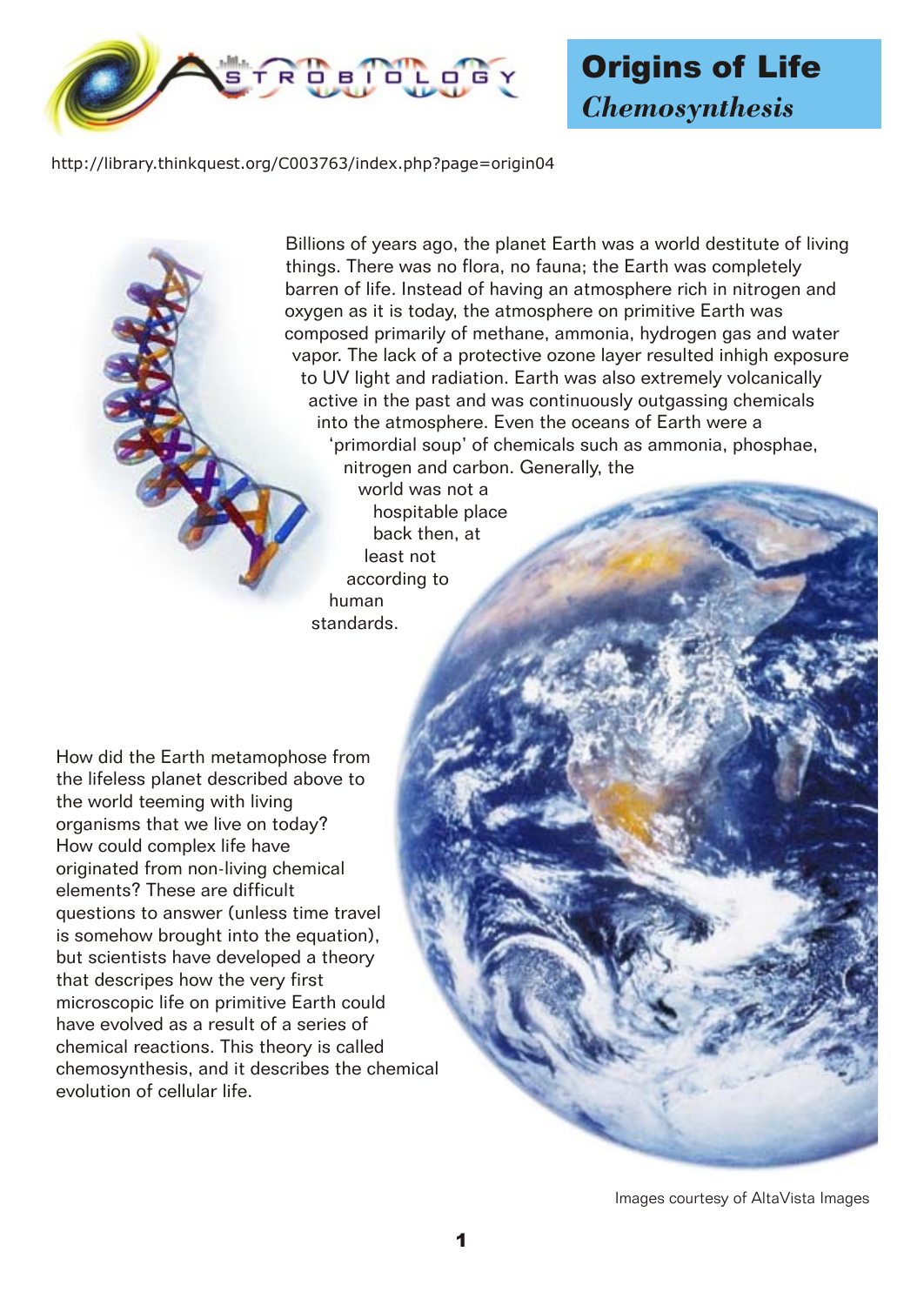

http://library.thinkquest.org/C003763/index.php?page=origin04

*The process of chemosynthesis can be divided into a series of six stages which lead to the origin of the first living cell...*

1

The first phase of chemosynthesis is when random molecules in the atmosphere of primitive earth form simple organic molecules with energy provided by UV light, radiation and other energy sources. The first organic molecules thought to have formed in this phase were hydrocarbon chains, which are composed solely of hydrogen atoms bonded to carbon atoms. Hydrocarbons provided the foundation framework for the formation of more complex organic molecules such as simple amino acids (when, when linked together, form proteins) and carbohydrates (which are very simple sugars). These simple molecules are thought to have accumulated in the ocean, a hypothesis strongly supported by research conducted by Stanley Miller.

The first phase of chemosynthesis is when random molecules in the atmosphere of primitive earth form simple organic molecules with energy provided by UV light, radiation and other energy sources. The first organic molecules thought to have formed in this phase were hydrocarbon chains, which are composed solely of hydrogen atoms bonded to carbon atoms. Hydrocarbons provided the foundation framework for the formation of more complex organic molecules such as simple amino acids (when, when linked together, form proteins) and carbohydrates (which are very simple sugars). These simple molecules are thought to have accumulated in the ocean, a hypothesis strongly supported by research conducted by Stanley Miller.

2

3

In the third phase, these macromolecules are organized into bodies with definite shape, unity and properties which resemble those of living things. The important event in this phase is the development of aggregates of molecules called coacervates. Coacervates, which are small, membrane-bound sphericals, are theorized to have been the early ancestors of cells. They share a few important characteristics of modern cells in that they have a boundary, they reproduce by dividing by fission, they grow by accumulating additional molecules and they undergo simple metabolism in the form of controlled internal chemical reactions.

The fourth phase is marked by the appearance of nucleic acids. These nucleic acids began to control the reproductive process and directed the internal activities of the coacervates. This stage of chemosynthesis is characterized by the improvement in the organization of the coacervates and it marks the first appearance of true living things. Life has arisen!